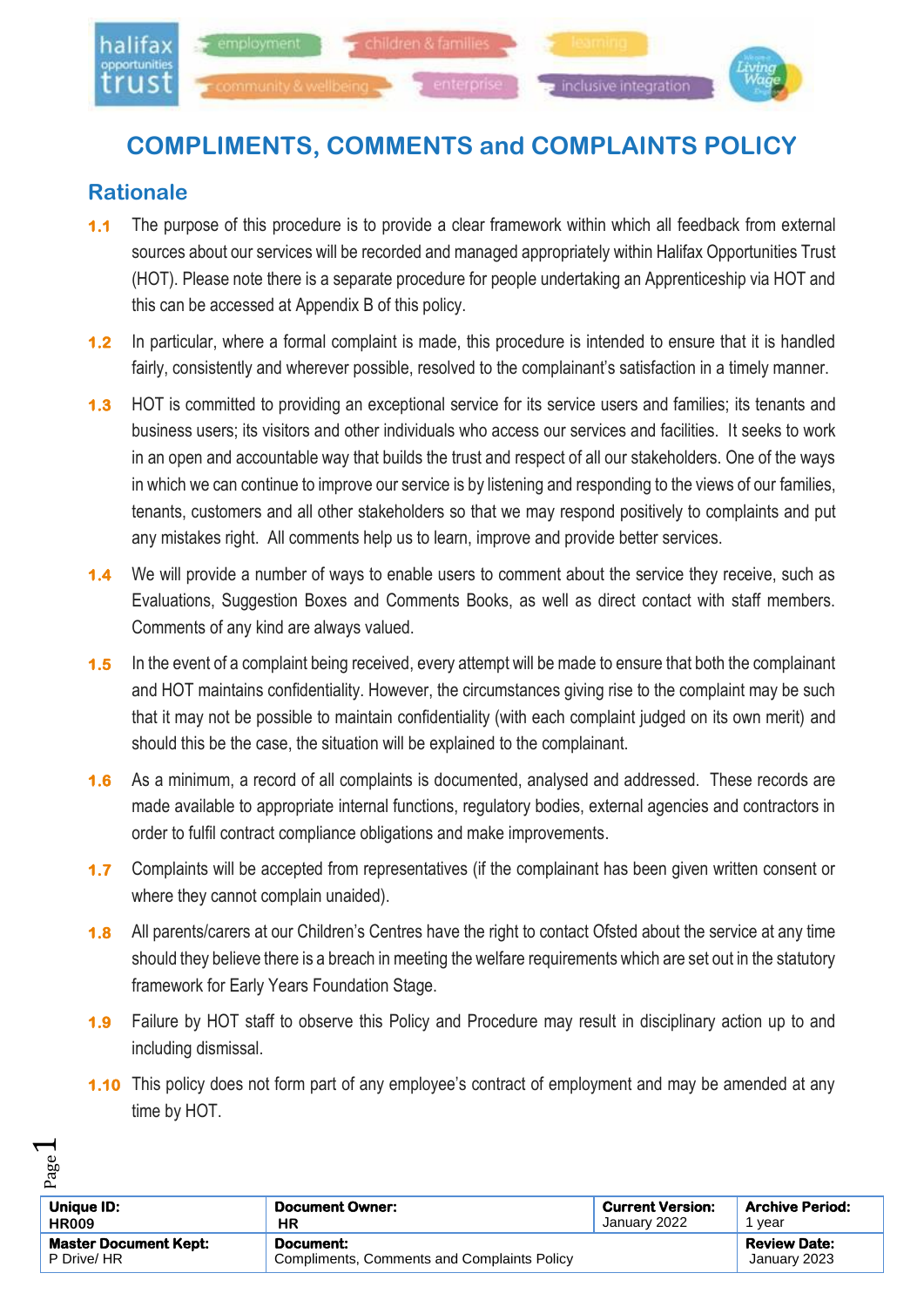

### **Scope**

- **2.1.** This policy and procedure is designed to deal with complaints from an external source. As such, any person wishing to make a complaint will receive a copy of this Policy and Procedure.
- **2.2.** It is good practice to have copies of this document on display so that customers, clients, service users and their families can read it without having to ask a member of staff for a copy.
- **2.3.** Where a member of staff wishes to make a complaint or raise an issue, there are Policies and Procedures appropriate to those situations (such as the Grievance Policy or Whistleblowing Policy). If you have a concern, refer to your line manager in the first instance, and look at relevant procedures on Cezanne.

# **Our Aims**

- **3.1.** We wish to ensure that:
	- $\rightarrow$  giving us a compliment, providing comments or making a complaint is as easy as possible
	- $\triangleright$  we treat a complaint as a clear expression of dissatisfaction with our service, which calls for an immediate response
	- $\triangleright$  we deal with it promptly, politely and, when appropriate, confidentially
	- $\triangleright$  we respond in the right way for example, with an explanation, or an apology where we have got things wrong; or provide information on any action taken
	- $\triangleright$  we learn from complaints, using them to improve our service, and regularly review our complaints policy and procedures.
- **3.2.** We recognise that many concerns will be raised informally, and dealt with quickly and this is our 'first line' approach so that we can:
	- **F** resolve informal concerns quickly
	- $\blacktriangleright$  keep matters low-key
	- $\triangleright$  wherever possible, enable mediation between the complainant and the individual against whom the complaint has been made

## **Roles and Responsibilities**

**4.1.** HOT's responsibilities are to:

Page  $\boldsymbol{\sim}$ 

acknowledge a complaint (this will be done by recording it on our Compliments, Comments and Complaints Form – see Appendix A)

- $\triangleright$  respond within a stated period of time; when we receive a complaint, we will let you know how soon you are likely to receive feedback – this will often be determined by appropriate regulatory requirements
- $\blacktriangleright$  deal reasonably and sensitively with the complaint
- $\blacktriangleright$  take action, including undertaking an investigation if appropriate
- keep interested parties up-to-date with progress

| <b>Unique ID:</b>            | <b>Document Owner:</b>                      | <b>Current Version:</b> | <b>Archive Period:</b> |
|------------------------------|---------------------------------------------|-------------------------|------------------------|
| <b>HR009</b>                 | ΗR                                          | January 2022            | vear                   |
| <b>Master Document Kept:</b> | Document:                                   |                         | <b>Review Date:</b>    |
| P Drive/ HR                  | Compliments, Comments and Complaints Policy |                         | January 2023           |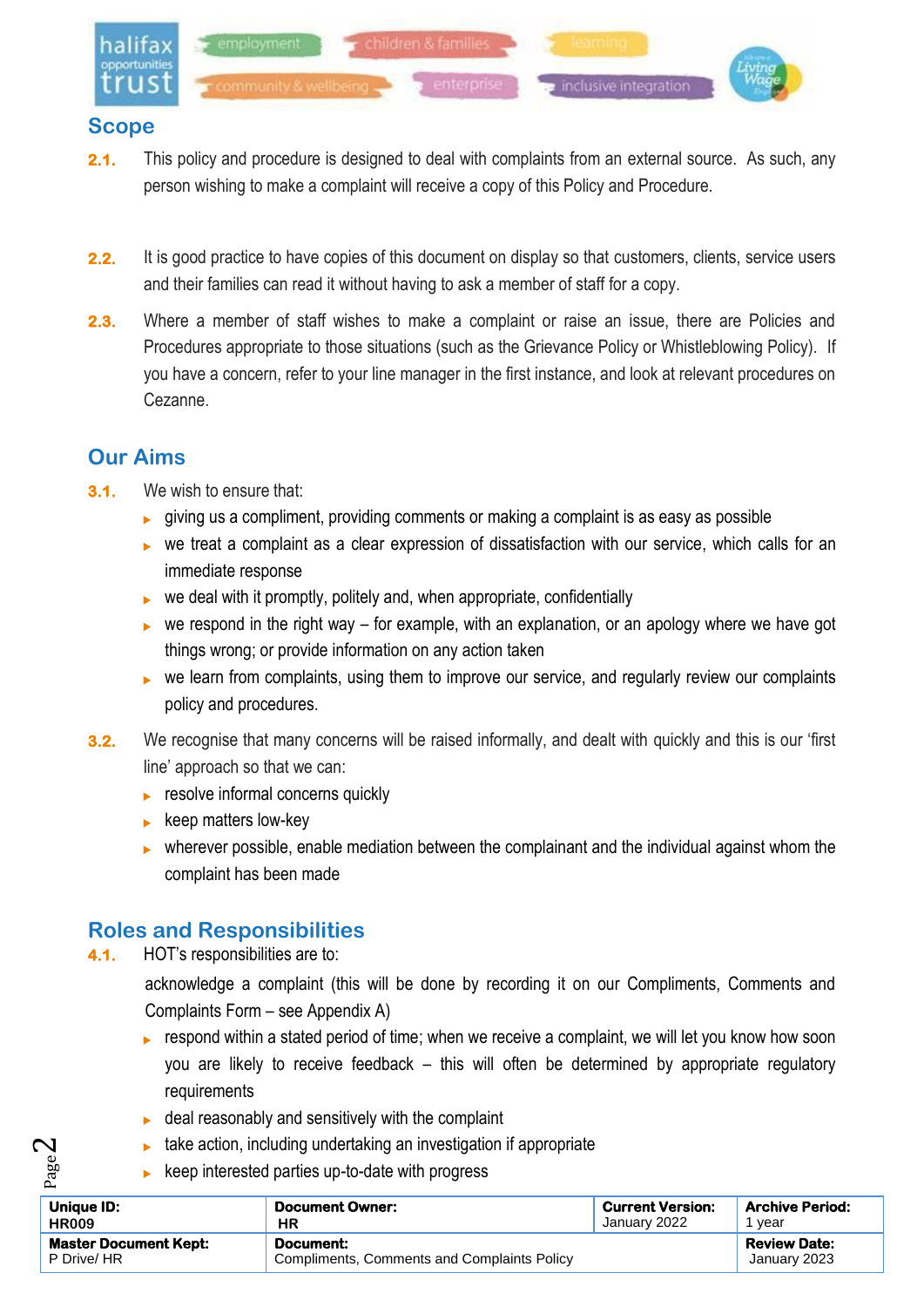

- **4.2.** A complainant's responsibilities are to:
	- initially raise concern(s) promptly and directly with a member of staff, who will inform the relevant manager in the area where the complaint has originated (for example, the Children's Centre Manager)
	- put their complaint in writing using our Compliments, Comments and Complaints Form
	- $\triangleright$  explain the problem as clearly and as fully as possible, including any action taken to date
	- $\triangleright$  state how they would like things resolved
	- ▶ allow HOT a reasonable time to deal with the matter
	- **EXECOGNISE CONSIST** recognise that some circumstances may be beyond HOT's control
- **4.3.** Responsibility for monitoring and reviewing the operation of this policy and making recommendations for change to minimise risks lies with Senior Management Team.
- **4.4.** All members of staff are responsible for the success of this policy and you should ensure that you take the time to read and understand it. Questions regarding the content or application of this Complaints Policy should be directed to your line manager in the first instance.

### **Procedure**

ო

**5.1.** We are happy to receive all feedback whether orally or in writing. If you wish to speak to us, a member of our staff will write down your comments or suggestions on the Compliments, Comments and Complaints Form (Appendix A). Please see Appendix B for details about the complaints procedure for people undertaking an Apprenticeship with HOT.

Where there is a complaint:

**5.2. Stage 1**: if you feel you have a complaint, speak to the member of staff in charge at the time the situation arises, letting them know what has happened, so that they have a chance to put things right there and then. The staff member will note down your comments on our Compliments, Comments and Complaints Form (see Appendix A) and ask you to sign this.

HOT's aim is to resolve all matters as quickly as possible and we will aim to respond to you **within 10 working days**. Some issues will be more complex and may require longer to be fully investigated. If this is the case, and your issue requires more detailed investigation, you will receive an interim response describing what is being done to deal with the matter and when a full reply might be expected, and from whom.

Once the investigation is complete, the matter should be resolved. You will be informed what action has been/will be taken.

**5.3.** If the resulting action arising from your complaint, takes the form of either a disciplinary or capability process regarding a member of our staff, you will not receive details of this; you will be told only that action is being taken.

| ee                           |                                                    |                         |                        |
|------------------------------|----------------------------------------------------|-------------------------|------------------------|
| Unique ID:                   | <b>Document Owner:</b>                             | <b>Current Version:</b> | <b>Archive Period:</b> |
| <b>HR009</b>                 | ΗR                                                 | January 2022            | vear                   |
| <b>Master Document Kept:</b> | Document:                                          |                         | <b>Review Date:</b>    |
| P Drive/ HR                  | <b>Compliments, Comments and Complaints Policy</b> |                         | January 2023           |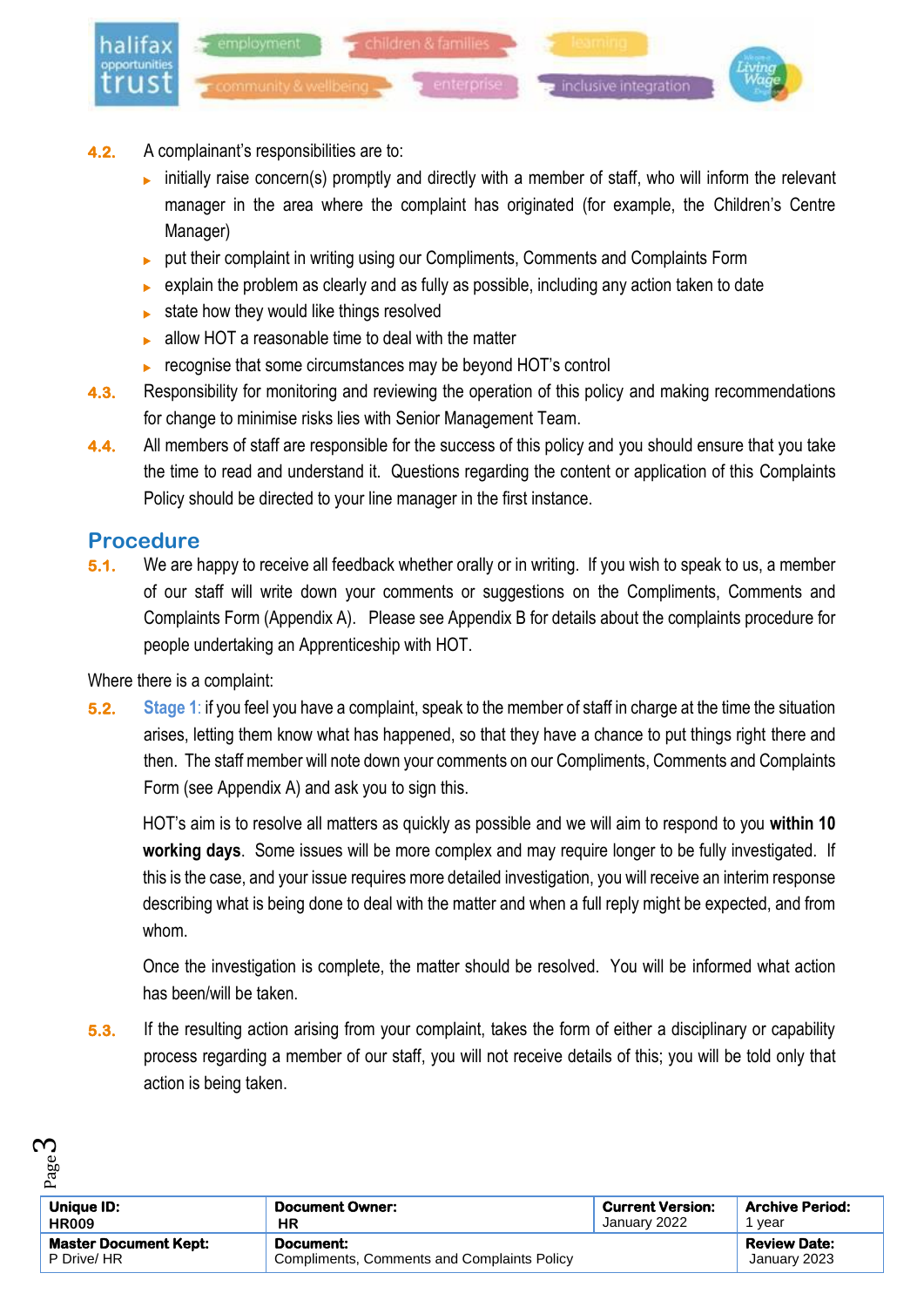

**5.4. Stage 2 (Appeal)**: If you are unsatisfied with the response to your complaint, you may appeal in writing **within 5 working days of receiving the response**, setting out the reasons for your dissatisfaction. Appeals will not be heard after this deadline.

Your appeal will be considered by a more senior member of staff (usually the line manager of the person who considered your initial complaint) and you will receive a response to your appeal **within 10 working days of it being received.**

- **5.5.** This response is the final decision of Halifax Opportunities Trust and following this, no further appeals are possible. In some cases, you may be able to appeal to an external body with which HOT holds a contract and they will hear further appeals against the decision taken by the charity. We will inform you if this is the case.
- **5.6.** All records of complaints are logged and monitored to identify emerging trends. Analysis of complaints and outcomes is undertaken and the results presented to the Senior Management Team Meeting for review and organisational change to prevent as far as is possible, a reoccurrence.



 $\overline{\mathcal{A}}$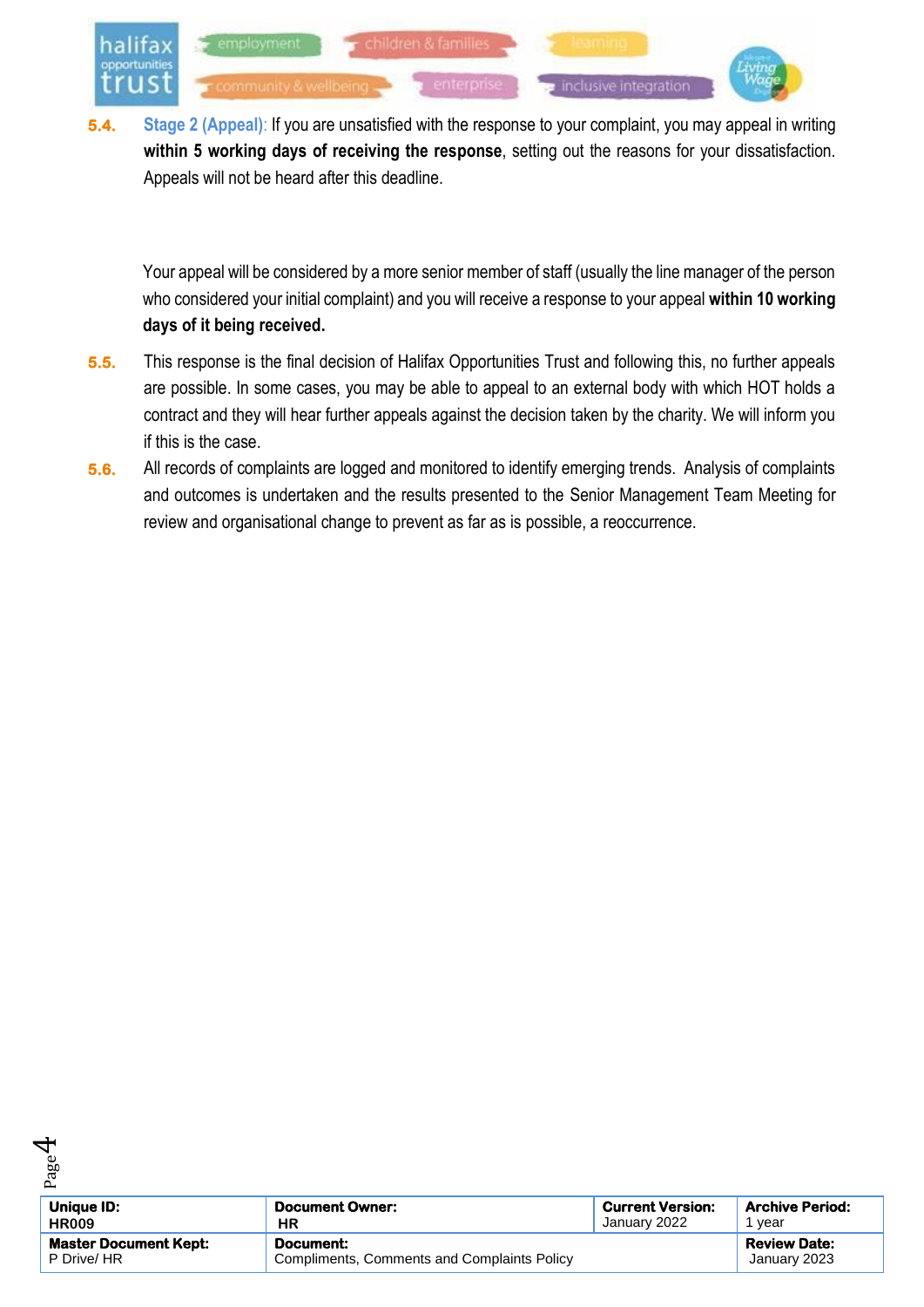

**Appendix A**

# **COMPLIMENTS, COMMENTS AND COMPLAINT FORM**

| <b>Title</b>                                            |                                                                                                          | <b>First name</b>      |                               |     |    |  | <b>Surname</b> |                                                                                                         |     |    |
|---------------------------------------------------------|----------------------------------------------------------------------------------------------------------|------------------------|-------------------------------|-----|----|--|----------------|---------------------------------------------------------------------------------------------------------|-----|----|
| <b>Address</b>                                          |                                                                                                          |                        |                               |     |    |  |                |                                                                                                         |     |    |
| <b>Email</b>                                            |                                                                                                          |                        |                               |     |    |  |                |                                                                                                         |     |    |
| <b>Contact</b><br><b>numbers</b>                        | mobile                                                                                                   |                        |                               |     |    |  | landline       |                                                                                                         |     |    |
| How shall we respond to                                 |                                                                                                          |                        | email                         | yes | no |  |                | phone                                                                                                   | yes | no |
| your concern?                                           |                                                                                                          |                        | post                          | yes | no |  |                | face-to-face                                                                                            | yes | no |
|                                                         |                                                                                                          |                        | want to give us a compliment? |     |    |  |                |                                                                                                         |     |    |
|                                                         |                                                                                                          |                        | want to make a comment?       |     |    |  |                |                                                                                                         |     |    |
|                                                         |                                                                                                          | want some information? |                               |     |    |  |                |                                                                                                         |     |    |
| Do you                                                  |                                                                                                          | have a request?        |                               |     |    |  |                |                                                                                                         |     |    |
|                                                         | have a query?                                                                                            |                        |                               |     |    |  |                |                                                                                                         |     |    |
|                                                         |                                                                                                          |                        | wish to make a complaint?     |     |    |  |                |                                                                                                         |     |    |
| Please tick appropriate box below and add your comments |                                                                                                          |                        |                               |     |    |  |                |                                                                                                         |     |    |
| <b>Compliment</b>                                       |                                                                                                          |                        |                               |     |    |  |                |                                                                                                         |     |    |
| <b>Comment</b>                                          |                                                                                                          |                        |                               |     |    |  |                |                                                                                                         |     |    |
| <b>Information</b>                                      |                                                                                                          |                        |                               |     |    |  |                |                                                                                                         |     |    |
| <b>Request</b>                                          |                                                                                                          |                        |                               |     |    |  |                |                                                                                                         |     |    |
| <b>Query</b>                                            | A Complaint - please provide details, if you wish to make a complaint (a continuation sheet is available |                        |                               |     |    |  |                |                                                                                                         |     |    |
|                                                         |                                                                                                          |                        |                               |     |    |  |                | if necessary) - such as where and when the situation occurred; who you reported it to; who was involved |     |    |
|                                                         |                                                                                                          |                        |                               |     |    |  |                |                                                                                                         |     |    |
|                                                         |                                                                                                          |                        |                               |     |    |  |                |                                                                                                         |     |    |
|                                                         |                                                                                                          |                        |                               |     |    |  |                |                                                                                                         |     |    |
|                                                         |                                                                                                          |                        |                               |     |    |  |                |                                                                                                         |     |    |
|                                                         |                                                                                                          |                        |                               |     |    |  |                |                                                                                                         |     |    |
|                                                         |                                                                                                          |                        |                               |     |    |  |                |                                                                                                         |     |    |
|                                                         |                                                                                                          |                        |                               |     |    |  |                |                                                                                                         |     |    |
|                                                         |                                                                                                          |                        |                               |     |    |  |                |                                                                                                         |     |    |
| How can this be put right for you?                      |                                                                                                          |                        |                               |     |    |  |                |                                                                                                         |     |    |
|                                                         |                                                                                                          |                        |                               |     |    |  |                |                                                                                                         |     |    |
|                                                         |                                                                                                          |                        |                               |     |    |  |                |                                                                                                         |     |    |
|                                                         |                                                                                                          |                        |                               |     |    |  |                |                                                                                                         |     |    |
| <b>Signed</b>                                           |                                                                                                          |                        |                               |     |    |  | <b>Date</b>    |                                                                                                         |     |    |

| <b>Received by</b> | ₹ole |  |
|--------------------|------|--|
| <b>Signed</b>      | Date |  |

Page ഥ

| Unique ID:                   | <b>Document Owner:</b>                      | <b>Current Version:</b> | <b>Archive Period:</b> |
|------------------------------|---------------------------------------------|-------------------------|------------------------|
| <b>HR009</b>                 | <b>HR</b>                                   | January 2022            | vear                   |
| <b>Master Document Kept:</b> | Document:                                   |                         | <b>Review Date:</b>    |
| P Drive/ HR                  | Compliments, Comments and Complaints Policy |                         | January 2023           |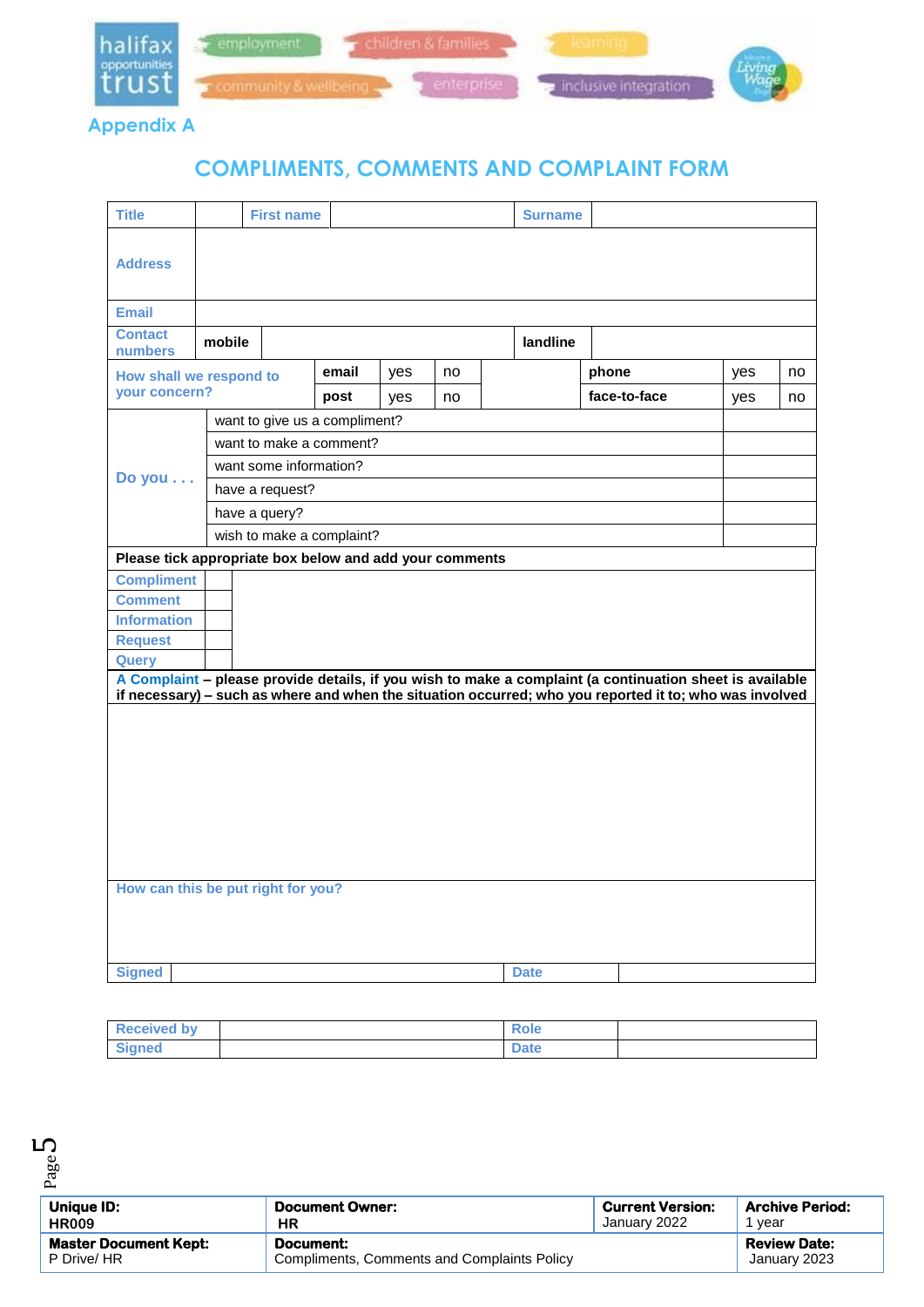

# **APPEALS AND COMPLAINTS**

# **APPRENTICESHIPS PROGRAMMES PROCEDURE**

This document outlines the process that should be followed by candidates, apprentices, tutors, assessors, partners or employers who are involved with apprenticeship training and/or qualifications offered by Halifax Opportunities Trust

Halifax Opportunities Trust aims to provide an excellent, high quality service through the delivery of its Apprenticeship programmes and would hope that relationships with all those involved in the delivery including employers would be open and honest with opportunity to express concerns at any point along the learning journey so that issues can be discussed and resolved as soon as possible.

However, should it be necessary to make a more formal complaint Halifax Opportunities Trust has set out the following procedure.

#### **Apprentices /Learners**

All apprentices are informed that an appeals procedure relating to the internal teaching and assessment process exists within the Centre. A copy of this procedure is made available to all learners in their induction pack and is published on our website. Learners may only appeal on the grounds that they do not agree with the assessment decision made by the Assessor or that the assessment procedures have not been carried out properly. The Centre Manager will manage any internal appeals, including the dissemination of information about the procedures. A written record of all appeals is maintained by the Centre. The written record includes the outcome of an appeal and reasons for that outcome. Full details of any appeal will be made available to the awarding body on request. A copy of the outcome will be sent to the apprentice.

Complaints from learners may be relating to:

- Information, Advice and Guidance provided by Halifax Opportunities Trust;
- Access to assessment;
- Process of assessment:
- Access to internal quality assurance;
- The handling of an appeal;
- Administrative issues, e.g. failure to register/apply for certification;
- Assessors/tutors.

Assessors/tutors could complain to the centre about the following areas:

- Access to support and guidance;
- Access to internal quality assurance:
- Administrative issues:
- Insufficient time to undertake the function.

#### **The Learner Appeals Process**

Page 6

| Unique ID:                   | <b>Document Owner:</b>                      | <b>Current Version:</b> | <b>Archive Period:</b> |
|------------------------------|---------------------------------------------|-------------------------|------------------------|
| <b>HR009</b>                 | HR                                          | January 2022            | vear                   |
| <b>Master Document Kept:</b> | Document:                                   |                         | <b>Review Date:</b>    |
| P Drive/ HR                  | Compliments, Comments and Complaints Policy |                         | January 2023           |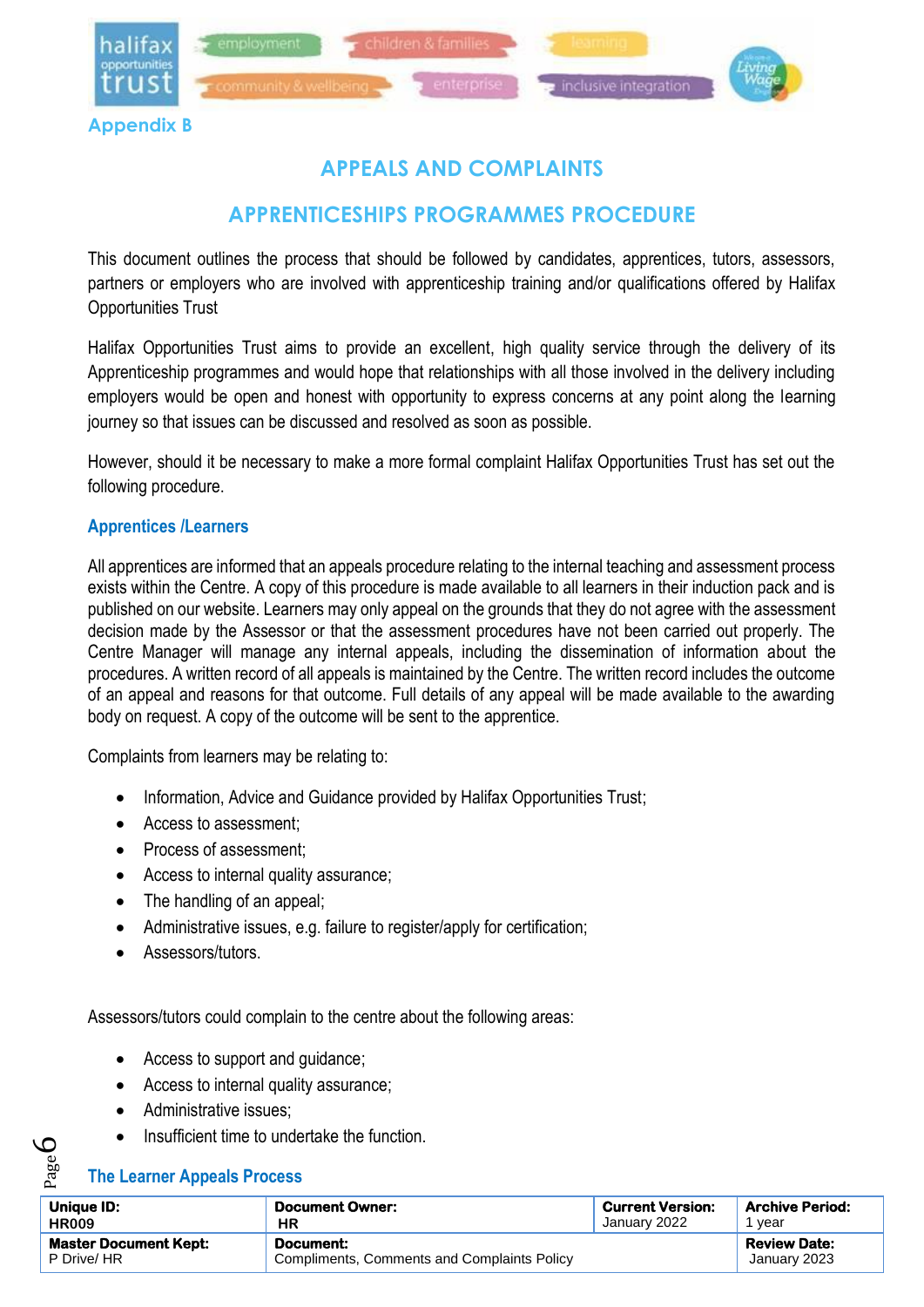

All appeals are dealt with in line with the regulations set out by the relevant awarding body (Contact details below). If a candidate considers that they have grounds for appeal they should:

- Contact their Assessor expressing their concerns and the reasons why they wish to appeal;
- A meeting will be arranged within 14 working days with the candidate, Assessor, Internal Quality Assurer and Centre Manager;
- $\blacktriangleright$  The candidate is entitled to be accompanied by a supporter at this meeting;
- Minutes will be taken at the meeting and signed and dated by all parties.

If the concerns cannot be resolved at this meeting and the candidate still considers they have a legitimate case for appeal, the Centre Manager must be notified in writing. The Centre Manager shall seek the support of the External Advisor for the awarding body ensuring that all procedures conform to the published requirements of the awarding body and the Code of Practice.

#### **If the appeal is upheld:**

The Assessor shall be invited to reconsider the original assessment process. Provision shall be made for the candidate to be assessed again. If, once the Assessment Appeals procedure has been completed, the candidate continues to be dissatisfied, they have the right to contact the awarding body directly.

All candidates will have access to:

- $\blacktriangleright$  The decisions made by the centre during assessment:
- All comments recorded by the centre relating to their internally assessed work;
- Any correspondence between the centre and awarding body relating to their internally assessed work;
- Information, if available at the time of the appeal, as to whether their work was sampled by the awarding body;
- The relevant awarding body procedures for the conduct of internal assessments.

The Centre undertakes to inform the awarding body of any outcome from an appeal which has implications for the assessment process within the centre

#### **Employers / Partners**

Employers could complain to the centre about the following areas:

- Information, Advice and Guidance provided by Halifax Opportunities Trust;
- **access to assessment:**
- $\blacktriangleright$  administrative issues;
- **assessment issues:**
- Where an appeal/complaint is to be made, this should be lodged with the apprenticeship programme manager.

The programme manager will:

Page  $\overline{\phantom{0}}$ 

 Attempt to find a solution with the candidate, assessor/tutor and internal quality assurer, for example through another assessment or re-consideration of the evidence/work.

Where this does not resolve the situation, the programme manager will:

Set a date for the appeal/complaint to be considered by an appeals panel;

| Unique ID:                                  | Document Owner:                                                 | <b>Current Version:</b> | <b>Archive Period:</b>              |
|---------------------------------------------|-----------------------------------------------------------------|-------------------------|-------------------------------------|
| <b>HR009</b>                                | ΗR                                                              | January 2022            | vear                                |
| <b>Master Document Kept:</b><br>P Drive/ HR | Document:<br><b>Compliments, Comments and Complaints Policy</b> |                         | <b>Review Date:</b><br>January 2023 |